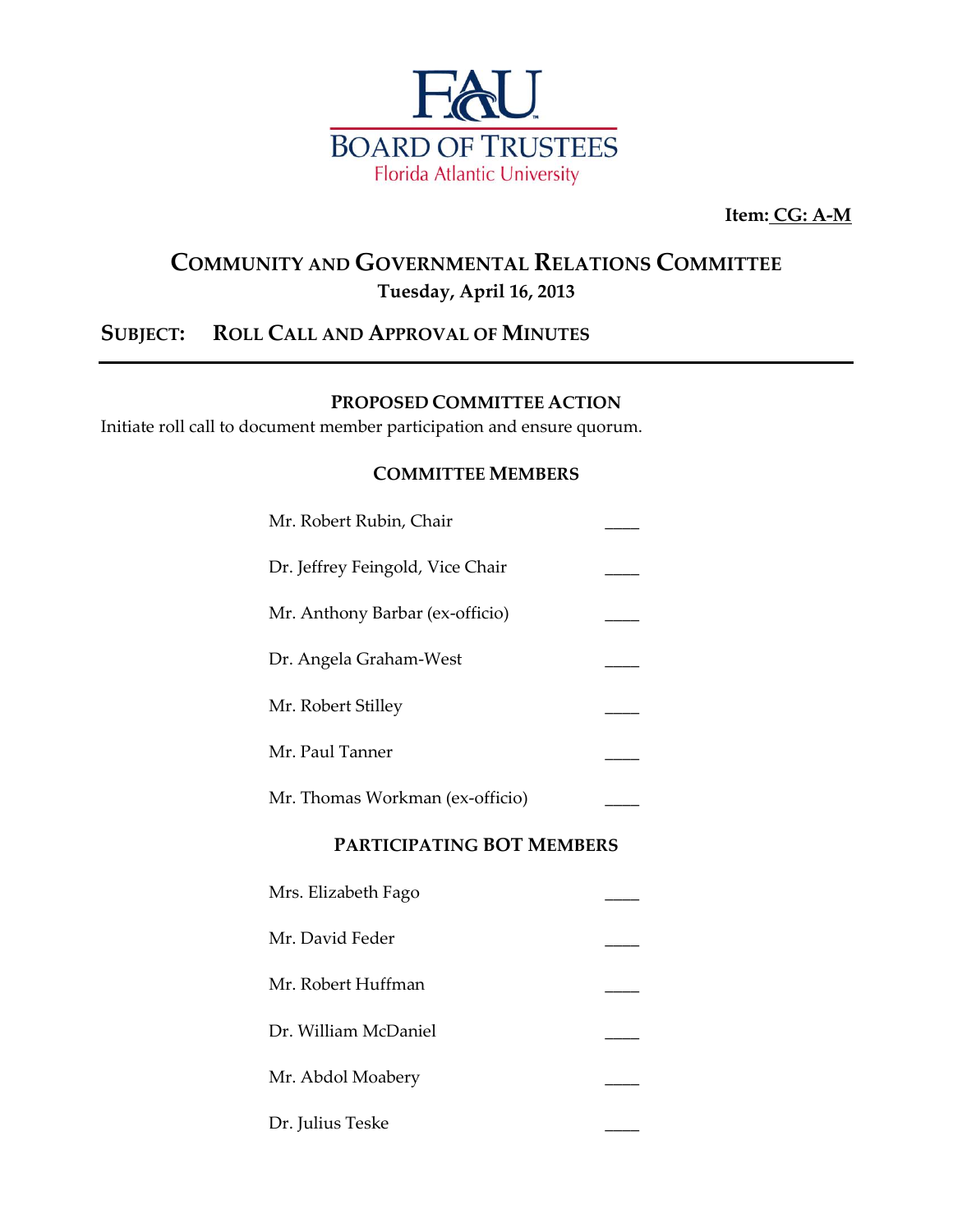

# **COMMUNITY AND GOVERNMENTAL RELATIONS COMMITTEE**

# **Meeting Minutes – February 19, 2013**

# **CG: A-M Roll Call and Approval of Draft Minutes for the February 19, 2013 BOT Community and Governmental Relations Committee meeting:**

Trustee Robert Rubin, Chair, called the meeting to order and initiated the roll call. In addition to Trustee Rubin, the following committee members were present: Trustee Jeffrey Feingold, Vice Chair; Trustee Anthony Barbar (ex-officio); Trustee Robert Stilley; and Trustee Thomas Workman (ex-officio).

Other Trustees attending the meeting included: Trustee David Feder; Trustee Robert Huffman; Trustee William McDaniel; and Trustee Julius Teske.

A quorum was present and the committee was called to order.

The following university officials participated:

Dr. Mary Jane Saunders, University President; Dr. Jennifer O'Flannery Anderson, Vice President of Community Engagement & Executive Director, FAU Foundation, Inc.; and Mr. David Kian, Senior Vice President and General Counsel.

Trustee Rubin called for approval of the December 13, 2012, meeting minutes. A motion was made and seconded to approve meeting minutes without change or correction. No discussion or commentary followed. **The motion passed unanimously.**

Trustee Rubin gave brief remarks related to Ann Duffield's Summary and Recommendations and Community Engagement's recommendations and responses to the report. Trustee Rubin compared Ann Duffield's 2011 report word analysis to the 2012 word analysis which really highlights how much progress has been made. Trustee Rubin did not realize the extent of the department's database which contains almost 200,000 records, of which 50,000 have up-to-date email addresses. The percentage of up-to-date information is improving every year and represents an ongoing, effective effort with a minimal staff dedicated to the task.

Trustee Rubin, Pamela Landi and Jennifer met recently to review Ann Duffield's findings and they identified several areas of interest: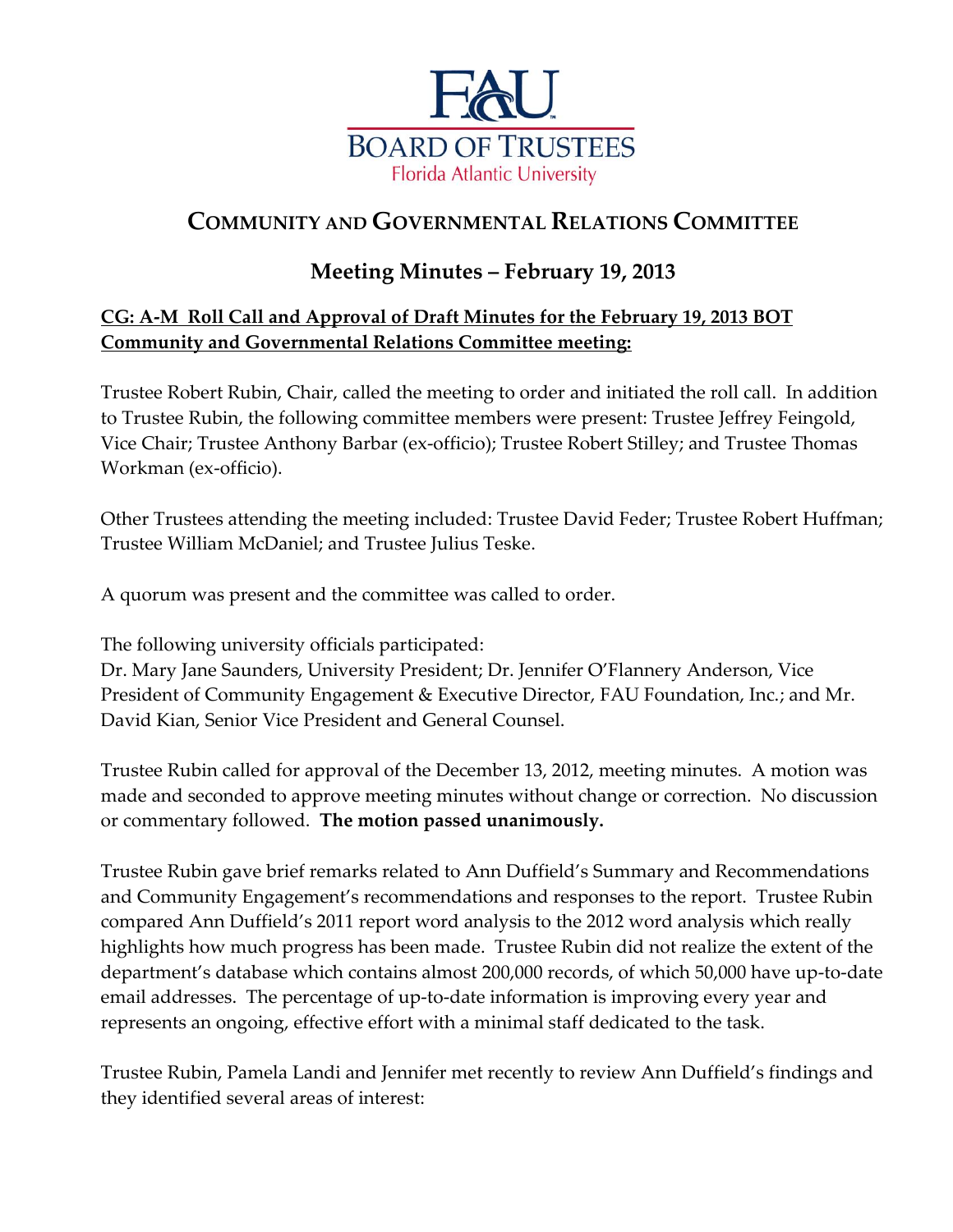- 1. Continue to build the internal database containing alumni, current donors and potential donors. There are several different categories a person can fall under and the potential for outreach needs to be constantly refined.
- 2. Create internal and external advocacy groups.
- 3. Focus on centralizing and improving FAU's internship groups. Make them more accessible to our outside stakeholders, easier for outside groups to interact with them.
- 4. Use FAU's signature themes in a key way to help outsiders understand what FAU means to them.
- 5. Cross connect and cross pollinate teach our internal people how to take advantage of opportunities. That means two different things. If you meet an FAU alum in the community, in the course of your conversation, ask that alum if he/she is a member of the alumni association, ask for contact information to pass along to the appropriate people in Community Engagement so information stays current. Do we interact with outside people who are attending an FAU event or renting FAU space? One example – perhaps at a swim meet, the human powered submarine could be on display to promote interest.

Ryan Hunter-Reay, whose hometown is Fort Lauderdale, is an IndyCar champion. He drove for a team Trustee Rubin was involved with, until Ryan was given a contract to drive for DHL. The team won world sportscar of the year. Rubin invited Dr. Javad Hashemi, Professor of Mechanical Engineering, and a student to attend the Starworks Motorsports Broward County Day where he introduced them to Ryan, who was a driver for Starworks. Ryan came to Henderson last week to see an electric car. He was asked if he was interested in visiting the Mechanical Engineering department to see a race car they are working on, which he did. He drove the car and Starworks offered to send its crew chief, contribute money and parts, plus speak to the students. Trustee Rubin said this is an example of what can happen from a simple connection between FAU and the community. If connections are pursued by all of us, not just Trustees but by all friends of FAU, amazing things can happen. The connection does not have to involve a big name/company, results can happen on all levels to increase the community's awareness of FAU and broaden possibilities for partnerships.

Trustee Rubin invited Jennifer O'Flannery Anderson to approach the podium for her presentation.

#### **CG: I-1 Update on Community Engagement:**

Jennifer thanked everyone for a true team effort to finalize the naming of The GEO Group Stadium.

#### **a. Update on January 2013 Board of Governor Meeting :**

The BOG reappointed Trustee Workman to our board, which was a highlight. Two new BOG members are from our area, Wayne Huizenga, Jr. and Wendy Link, who have been invited to FAU for tours.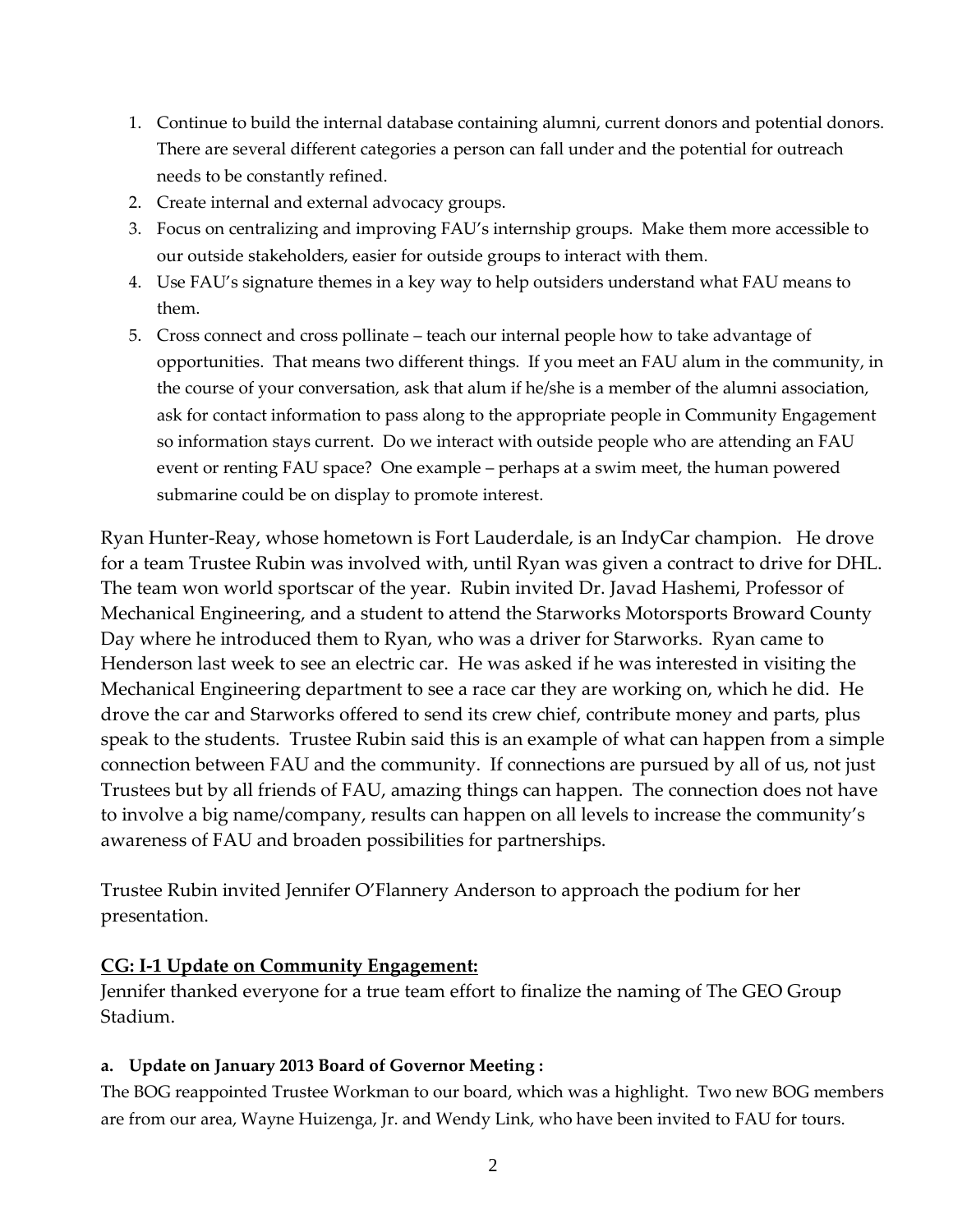They hold the potential to be great advocates for us. Two special committee meetings took place: (1) strategic planning related to e-learning and how the State is going to approach that issue; (2) discussion on the film school following the bankruptcy of Digital Domain.

In response to a question from the Trustees regarding the Tallahassee's projection for the coming yearly budget, Jennifer responded that she feels there will be a slight revenue increase with focus on K-12, plus a recognition that more money should be provided to higher education; however, that control might be given to the BOG to handle distribution to the universities utilizing performance measures and accountability reports to guide the distribution. President Saunders agreed that is an accurate opinion with recognition that it is early days with more competition to receive funding rather than recovering base funding. Jennifer commented that it will be interesting to watch the distribution of funding for elearning, a good sign from the workshops is the recognition that all universities participate in e-learning and it is interwoven into many courses and classwork.

## **b. Overview of Legislative Outreach:**

Since October and November 2012, more than 50 meetings have been held with elected officials both local and state talking about FAU issues; three elected official have visited the campus including the Lt. Governor; the involvement with Palm Beach County and Broward County Days are paying off in highlighting FAU's involvement with the community; several of the local chambers have government relations committees and staff members are involved with those. The CE team has helped train FAU students who are involved with efforts in Washington, DE and Tallahassee; we will be presented during Tallahassee FAU Advocacy Days (March 12 and April 10). Small groups, consisting of a Trustee, alumnus or alumna, a student, will call on selected delegates. Chief of Police Charles Lowe testified for the Senate Education Committee in Tallahassee and President Saunders was there recently with various. Please contact Ron Bulger to receive the weekly updates on our legislative activities.

### **c. Overview of Ann Duffield Report:**

Ann Duffield's report gives FAU great directions and reaffirmed many of the things we have talked about but weren't sure. Most importantly it gave FAU's supporters and friends a chance to really speak their mind and tell us what they are happy about and things they would like to see FAU do better. We will follow up with everyone who attended the meetings to receive the reports.

## **d. FAU Branding Update:**

A process to streamline the FAU logos was completed to provide a clearer brand identity and the information is in your backup materials.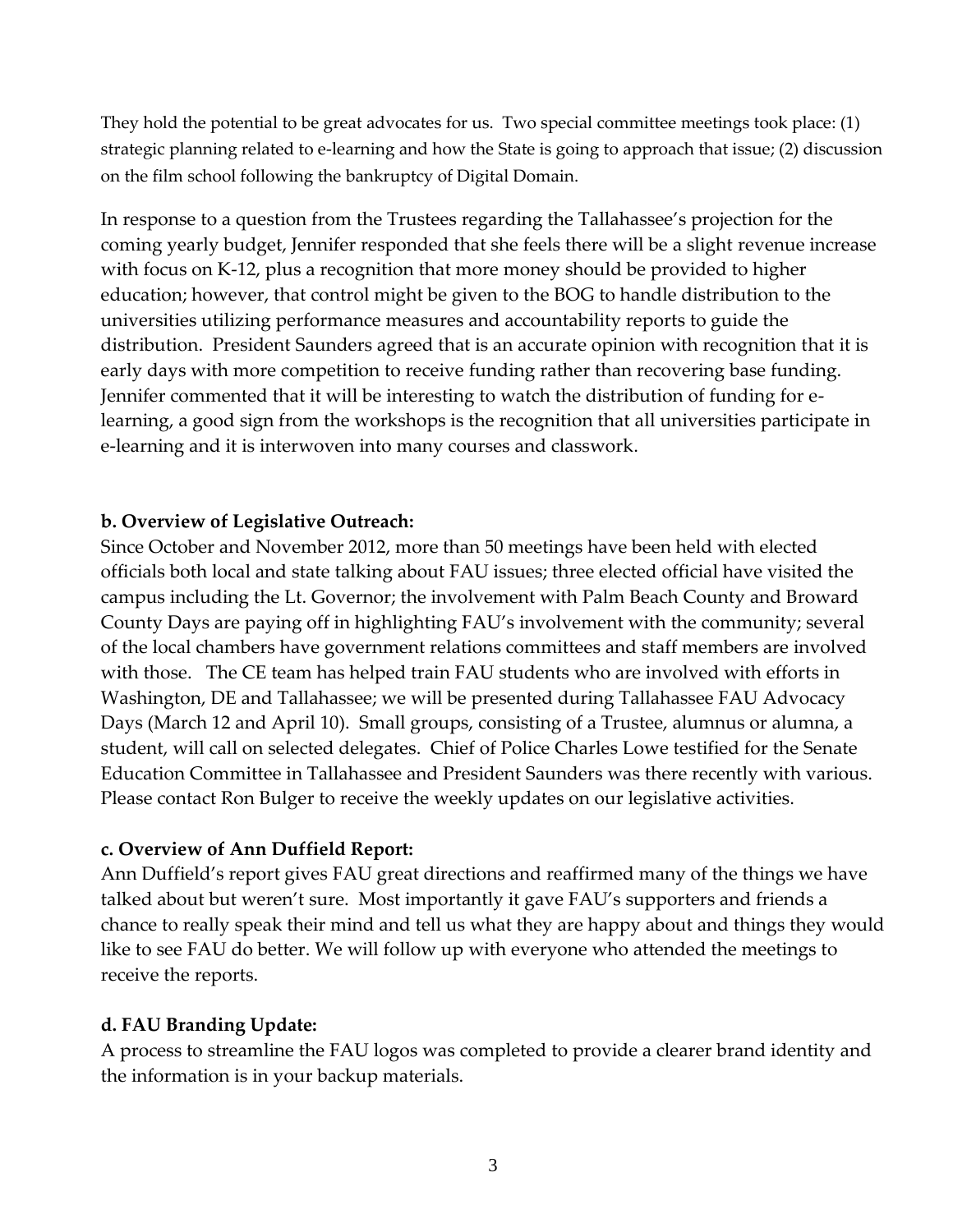FAU media coverage includes 1,600 print, online and news coverage in the last three months, over 3,100 for the year, which translates to publicity value of \$2.1M (\$3.6M for the year). The media coverage has been very positive in this block with lead topics being Conference USA, College of Business being named a best buy for on line degrees, the Making Waves Gala, and announcement of the ADT Clock Gift.

In the last three months there has been a 10% increase in all of our social media venues, especially YouTube.

## **e. Fundraising Update:**

Jennifer highlighted the Alumni area, which is such an important part of everything we do. She is intergrating the concept into her team, and the University as a whole, that the Alumni area is a part of all of our jobs. If everyone does a little bit with Alumni, it will translate into a large impact.

Two corporate welcome receptions have taken place: (1) Arelleno Construction is doing the Boca Raton Regional Hospital Marcus Neuroscience expansion and wants to specifically hire our engineering students to work with its team on the building design, plus looking at other intern opportunities; (2) Sandow Media, a large print and online media company based in the FAU Research Park, is actively hiring FAU students. Two upcoming welcome sessions will be Country Club Directors and Social Club Directors. Dr. Feingold recommended we hold the Country Club Directors group. An "under-40" alumni group has been started.

We are establishing an alumni group in the Vero Beach, Fort Pierce and Indian River areas with the Harbor Branch Oceanographic Institute for a local FAU connection. One alumni event was held in that area in October and another one will be held within the next few weeks to meet faculty who were involved with the whale rescue.

The Career Fair was recently held with over 1,500 students, 130+ employers, plus Alumni staff promoting the Alumni Association to participating company employees who are FAU alumni. President Saunders brought to eveyone's attention a Student Affairs informational card highlighting training provided to FAU students related to gaining employment. University of Central Florida recently held a career fair with 140 employers and UCF is three times the size of FAU. For FAU to increase students participation from 500 students last year to 1,500 students this year speaks to the attention to detail and professionalism Student Affairs is bringing to this effort. Jennifer commented that the Career Fairs bring a great link to the community companies. The Career Center is a great link to the business community providing invaluable interview and resume training to the students.

The Spring 2013 Alumni Hall of Fame recipient will be Dr. Gene Kinney, who is one of the alumni we met during a visit to California this past summer. Dr. Kinney is Vice President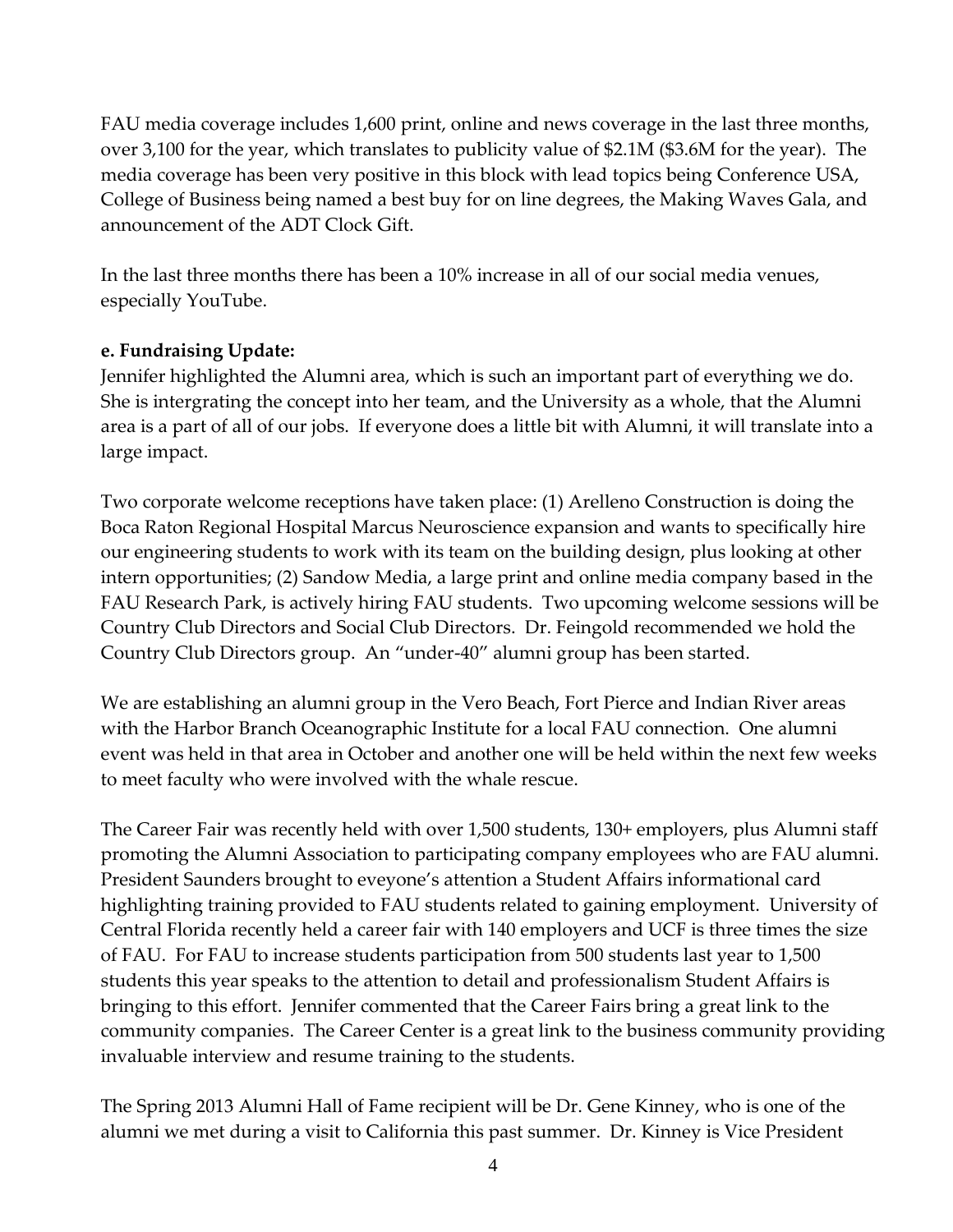with Janssen Pharmaceutical, a part of Johnson & Johnson, working on vaccines for Alzheimer's and Parkinson's diseases. Dr. Kinney graduated from the College of Science Department of Brain Sciences and is a very proud FAU alumnus. Jennifer recently met with the CEO of Max Planck and told him about Dr. Kinney. He immediately asked Jennifer to bring Dr. Kinney to Max Planck to be introduced to their researchers. This demonstrates the quality of FAU graduates. Jennifer hopes the Trustees will have an opportunity to meet Dr. Kinney during the commencement events. Several of the Community Engagement team are currently attending a conference in Atlanta and had breakfast with an FAU alumnae Carol Hunstein, Georgia Supreme Court Chief Justice. An alumni survey will go out tomorrow via email for feedback on what things they like, what they want us to do more of, what they want to hear more about. We hired a national company that has worked with 165 other major universities the company will benchmark FAU against our peer universities.

There are over 206,000 constituent records in our database. In the last 3 years we have added 60,000 records thanks to new graduates, new donors and partners in the community. It is amazing that over the last 3 years, over 30% of the database has been added. In 2012 our staff has updated almost 50,000 records, processed over 17,000 transactions, processed 6,000 gift receipts, had nearly 60,000 unique visits to the FAU Foundation and Alumni webpages, administered 167 online events and processed over 11,000 event registrations.

Our fundraising goal this year was \$17.5M and, before our announcement today, \$13.5M had been raised. There is another \$2M in the queue. We should be at \$15.5M next week, plus the \$6M GEO Group gift, ending the year between \$21-\$22M. This is a true testament to our team and the volunteers who are involved, with the best fundraising year since 2007.

A couple of highlights: \$3M to the College of Medicine Scholarships; \$500,000 ADT gift to the stadium; \$500,000 to attract and retain faculty in College of Nursing, a gift I hope we will raise for each college; \$250,000 to name and enhance the FAU Board of Trustees Room from Dr. Feingold and his wife; also gifts to Asian Women Education and Holocaust Education, plus money raised by the College of Medicine Celebration. The gifts reflect money raised for a broad spectrum of the colleges and areas.

The FAU Faculty/Staff Annual Giving Campaign has begun. Last year almost \$500,000 was raised and we anticipate exceeding that amount during the current campaign. Jennifer takes great pleasure in telling donor prospects that the FAU Faculty/Staff, members of the Board of Trustees and members of the FAU Foundation Board contribute. There has been a steady increase in Faculty/Staff giving over the years, which will be much higher this campaign due to the College of Medicine faculty member's \$3M gift.

Other fundraising priorities include: continued training of staff and deans; identifying key naming opportunities throughout the university and how they can be attached to programs